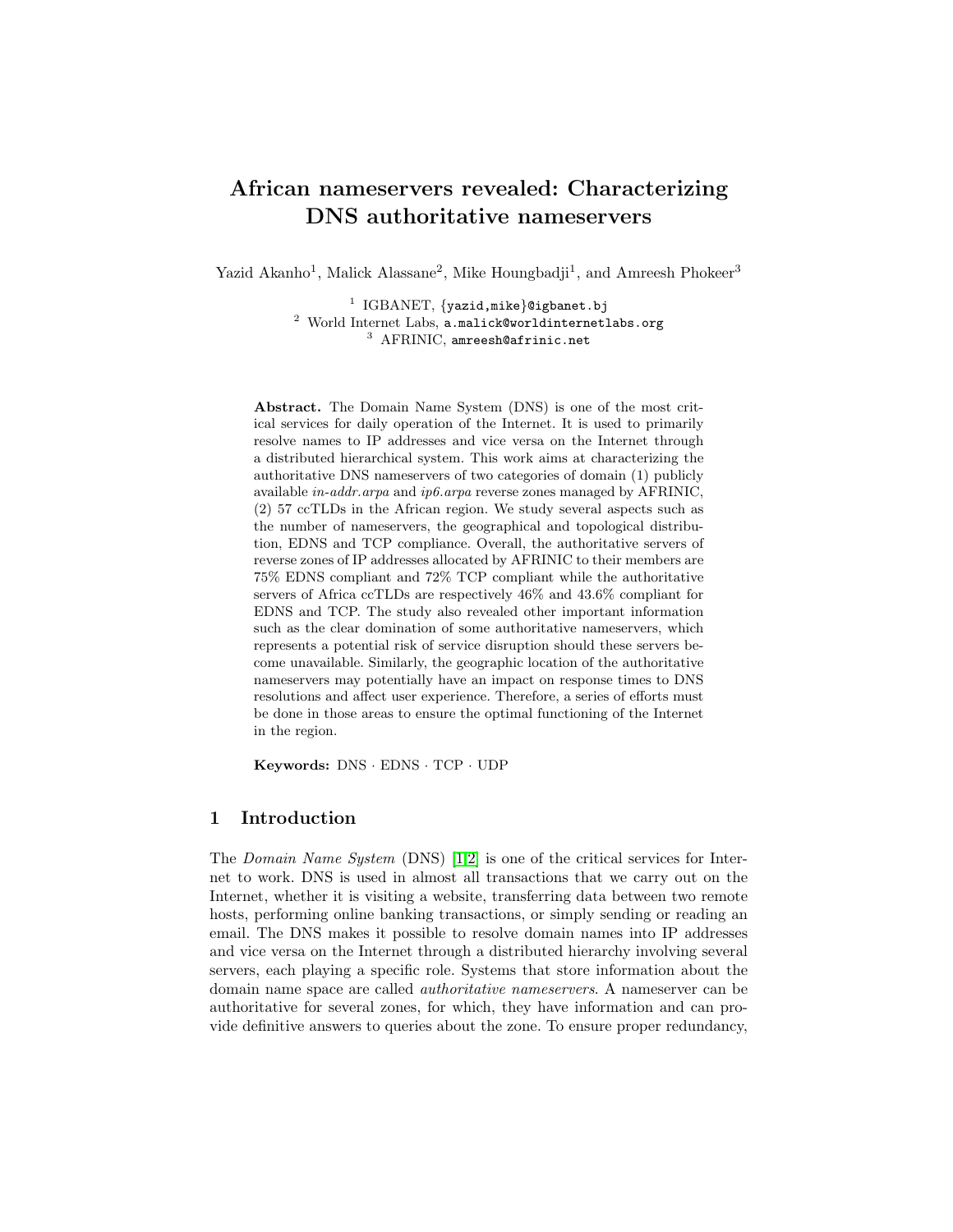a zone must have several authoritative servers; Best Current Practice (BCP) 16 recommends a minimum of two nameservers connected to different networks and located in different physical locations and on topologically different networks[\[3\]](#page-14-2).

The DNS protocol was standardized in Request for Comment (RFC) 1035[\[2\]](#page-14-1) and it was originally designed atop the UDP protocol with a maximum packet size of 512 bytes. Since then, the protocol has evolved with new additional resource records (RR) such as TXT [\[4\]](#page-14-3) and DNSSEC [\[5\]](#page-14-4). To overcome this limitation, RFC 2671 [\[6\]](#page-14-5) and its replacement, RFC 6891 [\[7\]](#page-14-6), have defined an extension mechanism for the DNS called EDNS: Extension Mechanisms for Domain Name System. EDNS is a mechanism for ensuring the scalability of the DNS and its uses on the Internet. Thanks to this mechanism, DNS messages larger than 512 bytes can still be transported over UDP. Furthermore, EDNS also introduced new fields for the transport of additional data. Thus, in a DNS request, the client informs the server of its ability to use EDNS (0), and therefore to receive UDP messages of size greater than 512 bytes without obligation to split the message or even switch to TCP mode. This means that DNSSEC data of considerable size, for e.g. AAAA records (IPv6), DNSSEC RRSIG data or simply long TXT data, can be sent over UDP between a server and a client. EDNS thus makes it possible to maintain the use of UDP for transporting DNS messages without switching to TCP.

In this paper, we collect two publicly available datasets of authoritative nameservers namely  $(1)$  the list of reverse delegations that AFRINIC<sup>[4](#page-1-0)</sup> manages, which we shall refer to as *reverse DNS* (rDNS), and (2) the list of 57 country code toplevel domain in the African region, which we shall refer to as ccTLDs. The reverse domains are associated to the IP blocks allocated by AFRINIC based on the octet boundaries, i.e. /16 and /24 for IPv4 or /32 and /48 for IPv6 address block. For example, if AFRINIC allocates a /22 IPv4 block, the assignee will need to register four /24 rDNS entries.

We start by characterizing the individual NS records by address type (IPv4, IPv6 or dual-stack) and also by analyzing the distribution of NS records per domain as well as their geographic locations. We then run EDNS compliance checks on both datasets.

#### 2 Related work

The original design of DNS restricts the total packet size to 512 bytes using UDP transport protocol, which effectively does not leave any space for a "location extension", or any other extension like DNSSEC. The EDNS (Extended DNS) standard solves the problem in a backward-compatible way, i.e. if two communicating DNS servers support EDNS, they can exchange packets larger than 512 bytes over UDP, and if not — they fall back to the traditional DNS. New implementations of the EDNS protocol were launched in 2013 and documented under

<span id="page-1-0"></span><sup>4</sup> AFRINIC is the Regional Internet Registry (RIR) for Africa and allocates Internet number resources (IP address blocks and Autonomous System Numbers) to ISPs and end-sites.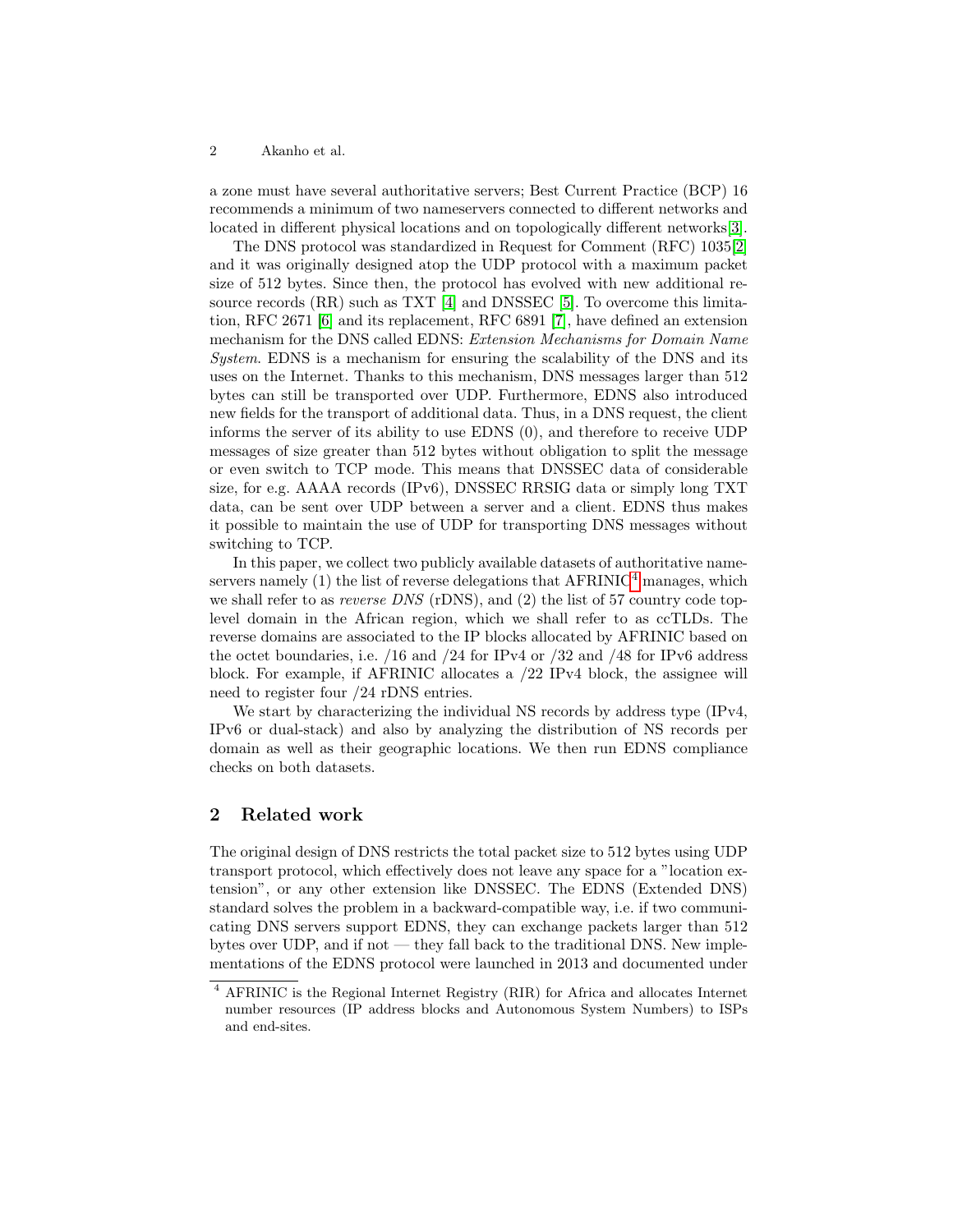a new RFC 6891 (which obsoletes RFC 2671 that introduced EDNS in 1999). Thanks to the EDNS standard, DNS servers are now able to communicate with other EDNS-based servers, that allowed bypassing the 512-byte package limit.

Several studies have characterized the DNS ecosystem on specific aspects. In a recent paper, Stipovic et al. examined the level of compatibility of EDNS for a number of public DNS servers for some popular Internet domains and explored behaviour of some contemporary DNS implementations such as Microsoft Windows 2012, 2016 and 2019 as well as Linux-based BIND in regards to the EDNS [\[8\]](#page-15-0).

Furthermore, Ota et al. carried out a survey on the measures against IP fragmentation attacks on DNS [\[9\]](#page-15-1). For this research, the authors surveyed the authoritative servers that manage TLDs to determine whether they can be affected by IP fragmentation attacks. They investigated the fragmentation status of ICMP and DNS responses using PTB (Packet Too Big) and showed that out of 3127 hosts surveyed, 1844 hosts (58.97%) replied with fragmented responses.

Finally, in 2016 Phokeer *et al.* focused their study primarily on detecting lame delegations in the AFRINIC reverse tree and detected 45% of nameservers recorded were lame, i.e. either not responsive or not authoritative for the zone queried [\[10\]](#page-15-2).

As opposed to the previous studies, our work performs a characterization of DNS authoritative nameservers evaluating a set of different criteria on both AFRINIC reverse zones and Africa ccTLDs.

### 3 Methodology

We first proceeded with retrieving the IP addresses of the authoritative servers for both the AFRINIC reverse zones and the ccTLDs. To obtain NS and A/AAAA records for rDNS, we simply parse the text files <sup>[5](#page-2-0)</sup>, extract the NS records and perform an nslookup. For ccTLDs we used dig, a Unix command line client to query DNS servers and then again we performed an *nslookup* to get the IP addresses. All the results are recorded in a Postgresql database. We used the RIPE APIs[\[11\]](#page-15-3) for various tasks such as identifying the geographic location (country) of the server. While the latter provides some hints on where servers are physically located, because of DNS anycast nameservers, it is difficult to get an accurate geolocation of nameserver. It's possible to infer the location of DNS anycast nameservers by running traceroutes from the country of operation and geolocating anycast servers will be considered for future work.

Secondly, in order to assess the overall EDNS compliance of an authoritative server, the latter must be subjected to several tests from [\[12\]](#page-15-4) and described in detail in Appendix [1.A.](#page-16-0) The Internet System Consortium [\[13\]](#page-15-5) has developed and published a set of tools allowing among other things registries and registrars to check the DNS protocol compliance of the servers they are delegating zones to. See Appendix [1.A](#page-16-0) for the list of tests required.

<span id="page-2-0"></span><sup>5</sup> http://ftp.afrinic.net/pub/zones/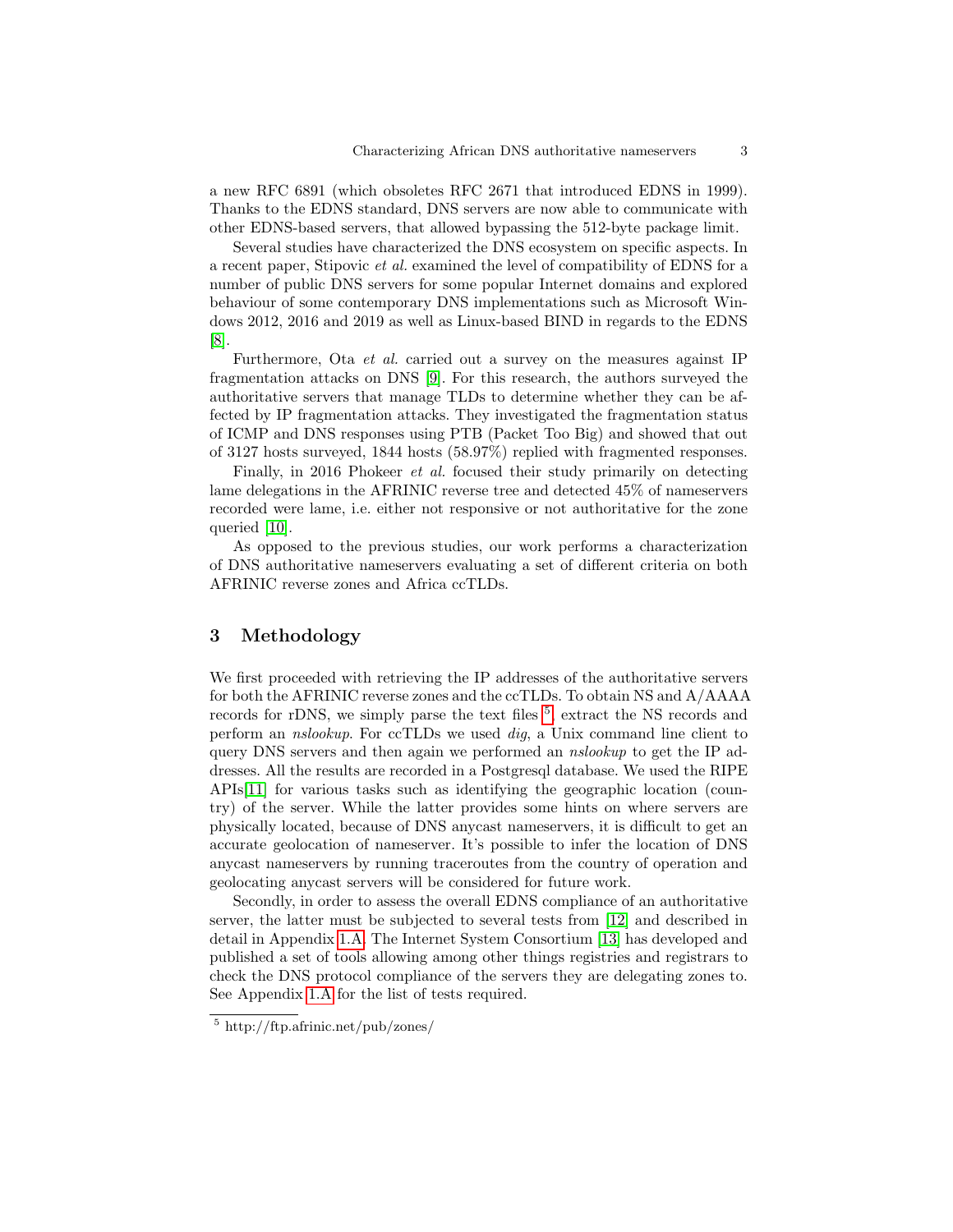With regards to EDNS compliance as a means to avoid fragmentation of DNS response, we are interested to know the EDNS buffer size where a value between 1220 and 1232 bytes is recommended; the main reason being that the MTU on an Ethernet link is 1500 bytes. IP fragmentation is considered fragile and harmful by many specialists; an IETF draft describes IP fragmentation and explains its negative impact on Internet communications [\[14\]](#page-15-6). The organizers of the DNS Flag Day  $2020^6$  $2020^6$  recommend 1232 bytes as the optimal value for the EDNS buffer on authoritative servers.

#### 4 Datasets

In this section we describe the two datasets we have analyzed (1) rDNS and (2) ccTLDs. For both of the two datasets we characterized the NS records in terms of address family (IPv4, IPv6 or dual-stack) and we see the distribution of the number of NS records per domain seen in the DNS. This allows us to evaluate the redundancy and therefore the resilience of a domain. BCP-16 stipulates that a zone must have a least two nameservers, placed in two different networks and geographically spread [\[3\]](#page-14-2).

AFRINIC rDNS AFRINIC maintains a list of reverse domains corresponding to the prefixes delegated to their members. This list is publicly available on the registry website at [https://ftp.afrinic.net/pub/zones.](https://ftp.afrinic.net/pub/zones) This is an example of the reverse zone for the 2001:db8::/32, as it would appear in the AFRINIC rDNS zone files:

| 8.b.d.0.1.0.0.2.ip6.arpa. | NS | ns1.example.net. |
|---------------------------|----|------------------|
| 8.b.d.0.1.0.0.2.ip6.arpa. | ΝS | ns2.example.net. |
| 8.b.d.0.1.0.0.2.ip6.arpa. | ΝS | ns3.example.net. |
| 8.b.d.0.1.0.0.2.ip6.arpa. | NS | ns4.example.net. |

It is updated by AFRINIC on the basis of technical information provided by its members. Reverse resolution is the mechanism for retrieving the name assigned to a host from its IPv4 or IPv6 address. To do this, the special domains named in-addr.arpa and ip6.arpa have been defined. Each reverse domain is associated with a list of authoritative servers which serves requests on the corresponding zone. Pointer records (PTR) are good example of reverse DNS entries:

\$ host 196.216.2.6 6.2.216.196.in-addr.arpa domain name pointer www.afrinic.net. \$ host 2001:42d0:0:200::6 6.0.0.0.0.0.0.0.0.0.0.0.0.0.0.0.0.0.2.0.0.0.0.0.0.d.2.4.1.0.0.2.ip6.arpa domain name pointer www.afrinic.net.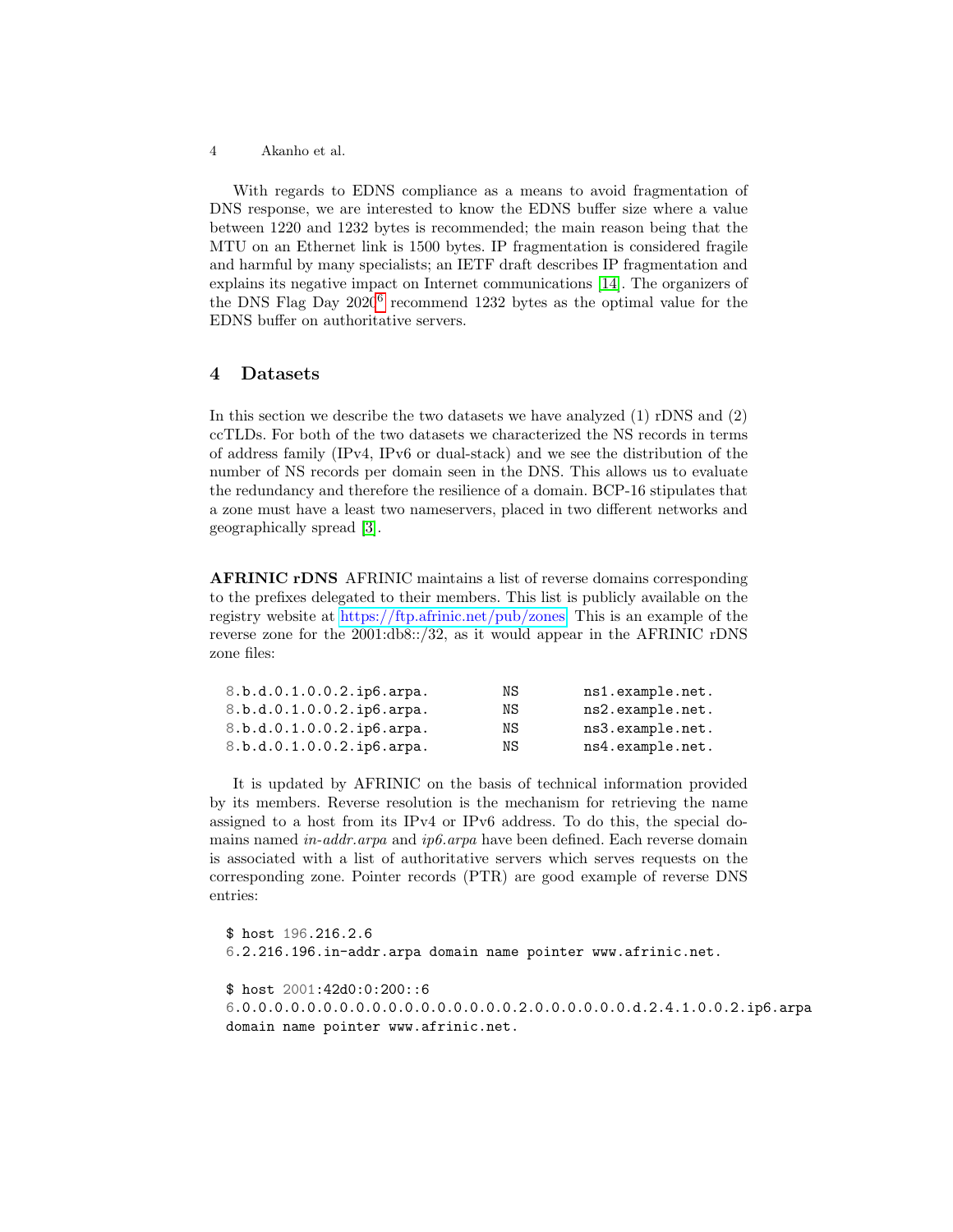<span id="page-4-1"></span>

Fig. 1: For all of the reverse zones declared at AFRINIC, we found 3224 unique NS serving 38,945 IPv4 reverse domains and 61 unique NS serving 348 IPv6 reverse zones

As of June 15, 2020, 38,945 IPv4 reverse zones and 348 IPv6 reverse zones were known to AFRINIC. These zones are defined by members who have been allocated IP prefixes from the Registry. A total of 3604 distinct authoritative nameservers provide reverse resolution for the global IP address space (v4 and v6) administered by AFRINIC: 3224 NS manage IPv4 space, while 61 NS manage IPv6 space and 319 NS provide reverse resolution for both IPv4 and IPv6 reverse domains of the Regional Internet Registry (see Figure [1\)](#page-4-1).

African ccTLDs To obtain the list of nameservers for African ccTLDs, we queried each country-code individually and requested for the NS records. We could have queried IANA database directly but IANA database is usually not accurate because many registries perform changes in their authoritative nameservers without informing IANA to commit the change in the root zone. For the 57 country-code queried, we obtained 254 NS records, 167 NS (66%) are IPv4 only and the remaining 87 NS (36%) are reachable both over IPv4 and IPv6. Below is an example of a query to retrieve the NS records of the .za ccTLD.

| \$ dig ZA. NS |                   |    |    |                        |
|---------------|-------------------|----|----|------------------------|
| .             |                   |    |    |                        |
|               | : ANSWER SECTION: |    |    |                        |
| ZA.           | 48665             | ΙN | ΝS | za1.dnsnode.net.       |
| ZA.           | 48665             | ΙN | ΝS | za-ns.anycast.pch.net. |
| ZA.           | 48665             | ΤN | ΝS | nsza.is.co.za.         |
| $\cdots$      |                   |    |    |                        |

<span id="page-4-0"></span><sup>6</sup> https://dnsflagday.net/2020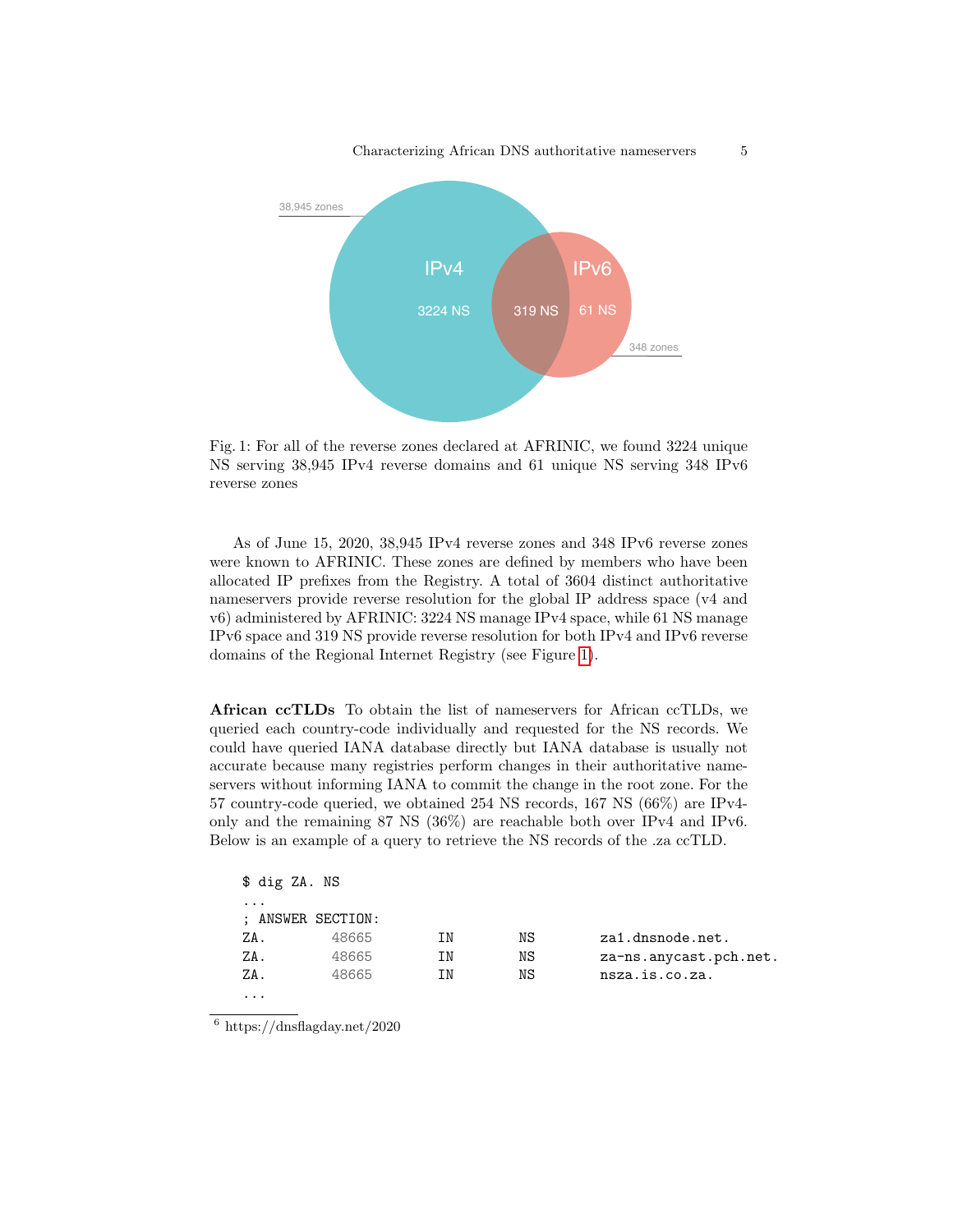#### 5 Results

We characterize both datasets in terms of:

- 1.  $A/AAAA$  distribution to determine which protocols (IPv4/IPv6 or both) the nameservers support.
- 2. Number of NS per zone to determine how many nameservers are acting as authoritative for a specific zone.
- 3. Nameservers location and geographic distribution to determine potentially where the nameservers are hosted and whether they are geographically/topologically spread.
- 4. Zone distribution by nameserver to determine which nameservers are most used
- 5. EDNS compliance to determine which nameservers are correctly supported the Extensions to DNS (EDNS) protocol
- 6. TCP compliance to determine which nameservers are correctly supported the TCP protocol



#### <span id="page-5-0"></span>5.1 AFRINIC reverse zones authoritative nameservers

Fig. 2: AFRINIC reverse zone Nameservers A/AAAA records distribution.

A/AAAA Distribution Out of total of 3604 distinct nameservers (NS records), we found out that 2083 NS have an IPv4 address (IPv4 only), i.e. 57.80%, 1171 NS are dual-stack, i.e. they have both an IPv4 address and an IPv6 address: 32.50% (see Figure [2\)](#page-5-0). Additionally, we found only two NS that are IPv6 only: ns1.ipv6.yattoo.com and ns2.ipv6.yattoo.com, which represents only 0.01%. Finally, no type A (IPv4) or AAAA (IPv6) record has been identified in the DNS system for 349 servers, which is 9.70% of the NS declared to AFRINIC by the members. This could be due to *lame delegation* as previously highlighted by Phokeer *et al.* in a study on lame delegations on AFRINIC rDNS entries [\[10\]](#page-15-2).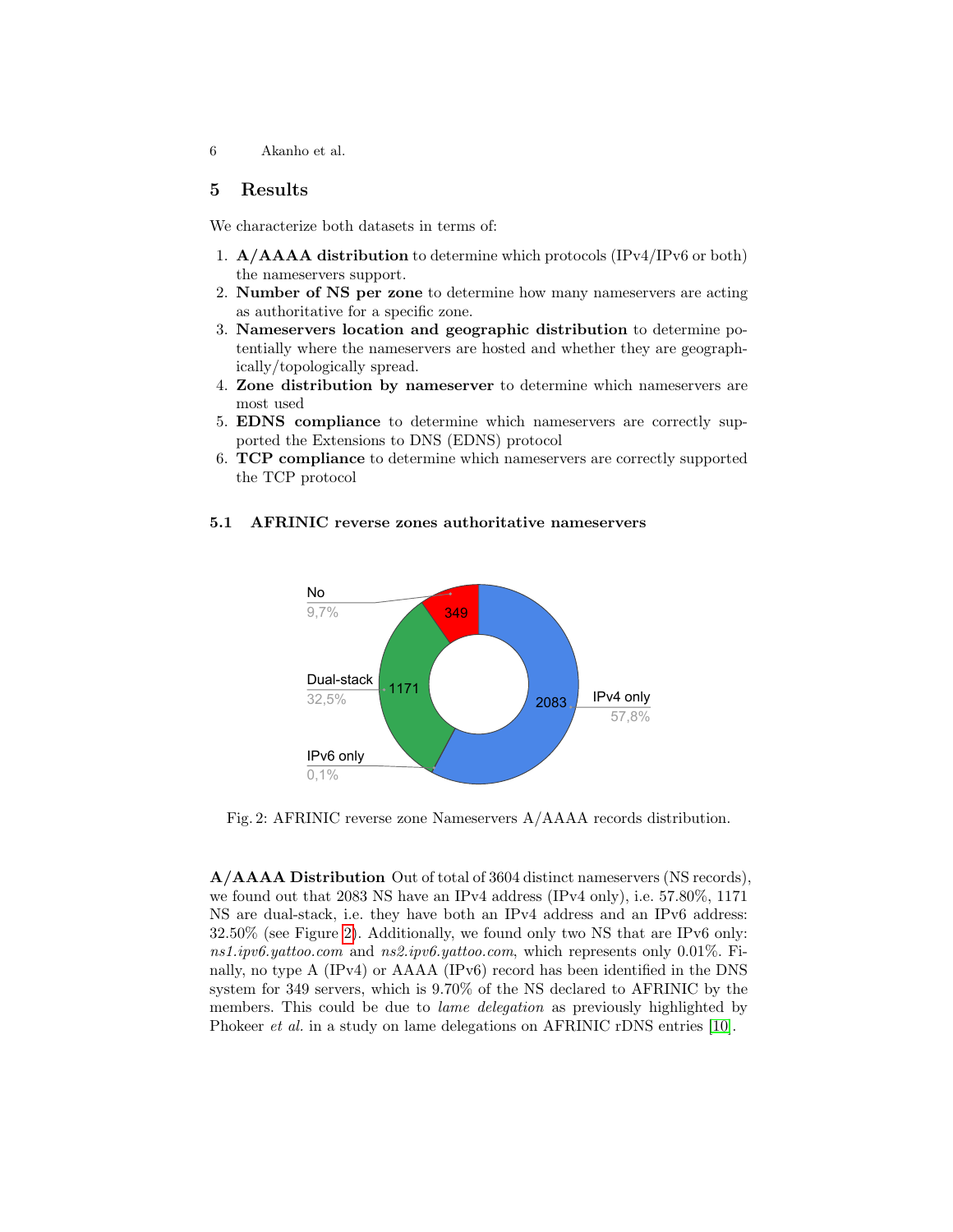Number of NS per zone An important recommendation contained in BCP-16 is to have at least two NS for a zone: a primary and at least one secondary. In our rDNS dataset, 1236 zones (1224 IPv4 zones and 12 IPv6 zones) are defined on a single NS. Therefore, those reverse zones do not comply with the recommendations of BCP-16. A direct consequence is that reverse DNS query resolution for those zones can potentially fail should the only one server where there are defined are unreachable, affecting services that usually use rDNS.



Fig. 3: Reverse zones Nameservers redundancy.

Nameservers location and geographic distribution Using the IP address, we identify the geographic location of the nameservers using RIPEStat[\[11\]](#page-15-3). Thus, apart from servers whose location could not be obtained because their IP address could not be determined (name resolution failed), USA, South Africa, Nigeria, Egypt and Kenya are the top five countries hosting the biggest chunk of authoritative NS for AFRINIC reverse zones with the following proportions respectively:  $29.42\%$ (US),  $19.59\%$ (ZA),  $2.72\%$ (NG),  $2.05\%$ (EG) and  $2.00\%$ (KE). More than 35% of NS were located outside of the African region. See table [1](#page-7-0) for full details.

Reverse zone delegation distribution on authoritatives. Two servers clearly concentrate the maximum of AFRINIC reverse zones. Out of the 39293 reverse zones, more than five thousand, almost 15% of AFRINIC allocated address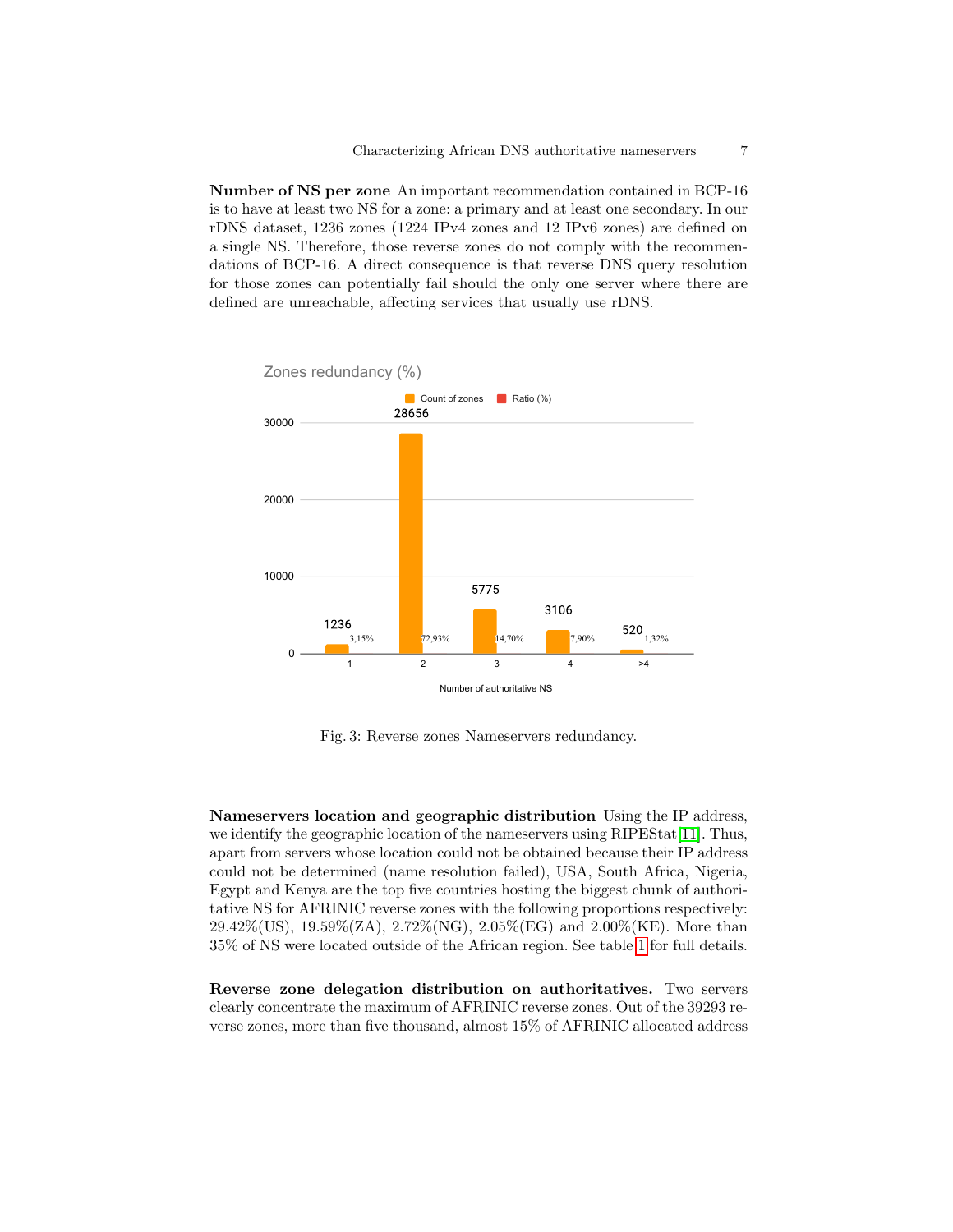<span id="page-7-0"></span>8 Akanho et al.

|                | Trosting Country ivanie runner or authoritatives riatio (70) |          |
|----------------|--------------------------------------------------------------|----------|
| United States  | 1060                                                         | 29,42\%  |
| South Africa   | 706                                                          | 19,59%   |
| $\#N/A$        | 352                                                          | 9,77%    |
| Nigeria        | 98                                                           | 2,72%    |
| Egypt          | 74                                                           | 2,05%    |
| Kenya          | 72                                                           | 2,00%    |
| Angola         | 70                                                           | 1,94%    |
| United Kingdom | 68                                                           | 1,89%    |
| Tanzania       | 68                                                           | 1,89%    |
| Ghana          | 55                                                           | $1,53\%$ |
| Morocco        | 54                                                           | 1,50%    |
| France         | 49                                                           | 1,36%    |
| Uganda         | 40                                                           | 1,11%    |
| Mauritius      | 38                                                           | 1,05%    |
| Botswana       | 36                                                           | 1,00%    |
| Bulgaria       | 35                                                           | 0,97%    |
| Cameroon       | 34                                                           | 0,94%    |
| Germany        | 33                                                           | 0,92%    |

Table 1: AFRINIC Reverse DNS authoritative NS distribution by country Hosting Country Name Number of authoritatives Ratio (%)

space, are delegated to ns1.mweb.co.za and ns2.mweb.co.za. As shown in the table [2,](#page-8-0) other authoritative servers like ns1.afnet.net, ns2.afnet.net, ns1.jambo.co.ke, ns3.jambo.co.ke, dns1.angolatelecom.com and dns2.angolatelecom.com are also major actors with around thousand reverse zones they are each delegated to. The top five of main authoritative servers that manage AFRINIC allocated reverse zones are located in Africa. While ns1.mweb.co.za and ns2.mweb.co.za are both located in two different ASN from the same company in South Africa, ns1.afnet.net and ns2.afnet.net are located in different networks of the same ASN in Ivory Coast, same for ns1.jambo.co.ke and ns3.jambo.co.ke in Kenya or dns1.angolatelecom.com and dns2.angolatelecom.com in Angola. However, ns1.link.net and ns2.link.net are located in the same network in Egypt.

However, we note some discrepancies in the number of zones served by nameservers. We can see a misalignment on the count of zones defined on some couple of servers like: ns1.mweb.co.za and ns2.mweb.co.za serve 5454 zones and 5499 zones respectively. The same is to be noticed with dns1.angolatelecom.com and dns2.angolatelecom.com, ns1.link.net and ns2.link.net while ns1.afnet.net and ns2.afnet.net or ns1.jambo.co.ke and ns3.jambo.co.ke are well aligned. Several zones could be defined on one NS only, increasing the risk of unavailability of the zone if the server goes down or is unreachable. The potential root cause may be replication issue or zone transfer issue or human error. In all cases, there is a higher risk of reverse dns resolution failure for such zones. We have already seen above that 1236 zones (1224 IPv4 zones and 12 IPv6 zones) are defined on a single NS.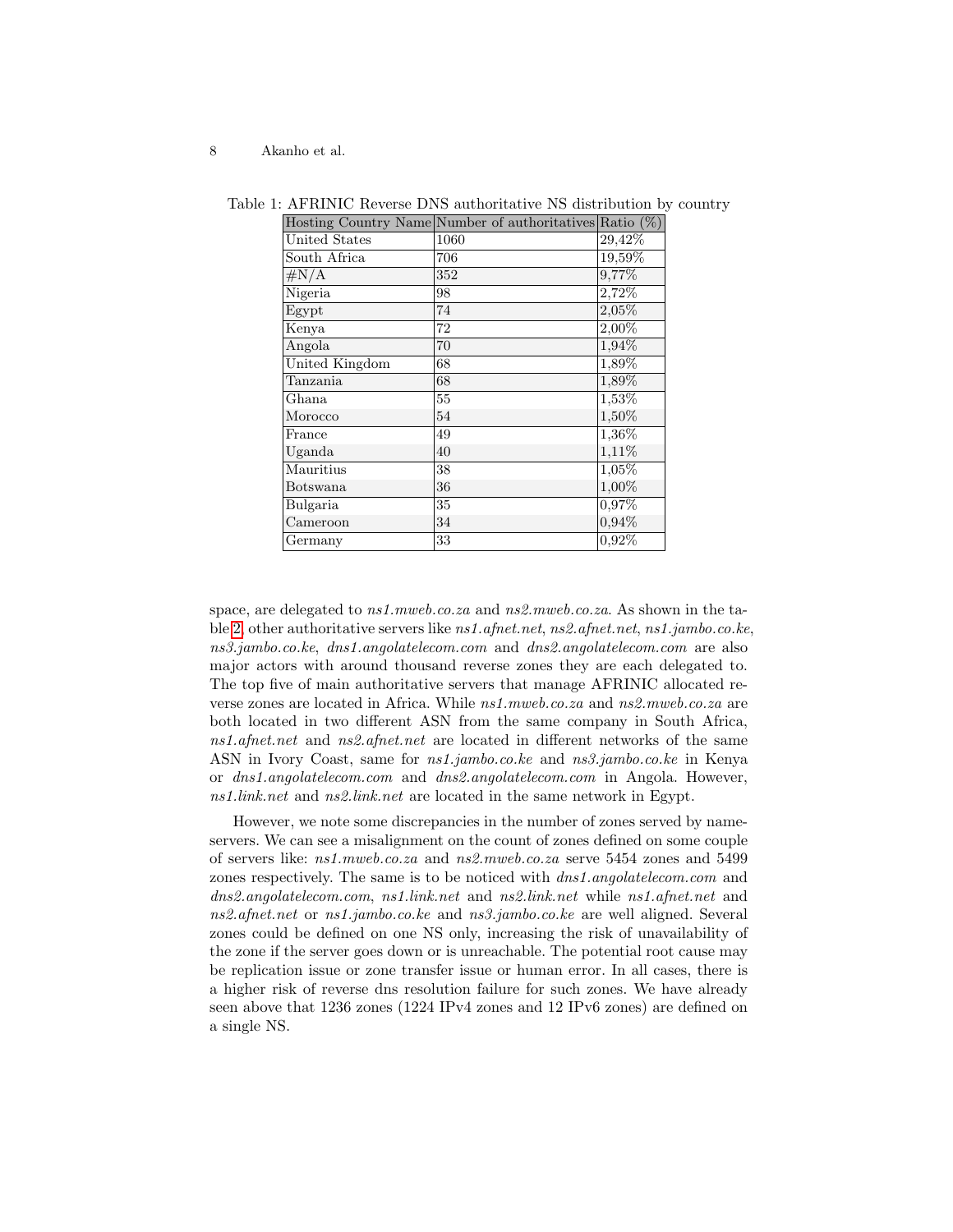| Date | NameServer                              | Count of Zones Ratio $(\%)$ |        |
|------|-----------------------------------------|-----------------------------|--------|
|      | $2020 - 06 - 15$ ns2.mweb.co.za.        | 5499                        | 13,99% |
|      | 2020-06-15 ns1.mweb.co.za.              | 5454                        | 13,88% |
|      | $2020 - 06 - 15$ ns2.afret.net.         | 1273                        | 3,24%  |
|      | $2020 - 06 - 15$ ns1.afnet.net.         | 1273                        | 3,24%  |
|      | 2020-06-15 ns3.jambo.co.ke.             | 1169                        | 2,98%  |
|      | $2020 - 06 - 15$ ns1.jambo.co.ke.       | 1169                        | 2,98%  |
|      | 2020-06-15 dns2.angolatelecom.com. 1036 |                             | 2,64%  |
|      | 2020-06-15 dns1.angolatelecom.com.      | 1034                        | 2,63%  |
|      | $2020-06-15$ ns1.link.net.              | 744                         | 1,89%  |
|      | $2020 - 06 - 15$ ns2.link.net.          | 742                         | 1,89%  |
|      | $2020-06-15$ dns1.menara.ma.            | 592                         | 1,51%  |
|      | 2020-06-15 dns.menara.ma.               | 592                         | 1,51%  |
|      | $2020-06-15$ abidjan.aviso.ci.          | 560                         | 1,43%  |
|      | 2020-06-15 yakro.aviso.ci.              | 560                         | 1,43\% |
|      | $2020 - 06 - 15$ ns2. kenet.or. ke.     | 553                         | 1,41%  |
|      | $2020 - 06 - 15$ ns3. kenet.or. ke.     | 553                         | 1,41%  |
|      | $2020-06-15$ ns1. kenet.or. ke.         | 553                         | 1,41\% |
|      | $2020-06-15$ pns11.cloudns.net.         | 538                         | 1,37%  |
|      | $2020-06-15$ pns12.cloudns.net.         | 538                         | 1,37%  |
|      | 2020-06-15 ns1.host-h.net.              | 532                         | 1,35%  |
|      | $2020 - 06 - 15$  ns1.dns-h.com.        | 531                         | 1,35%  |
|      | $2020 - 06 - 15$ ns2.host-h.net.        | 531                         | 1,35%  |

<span id="page-8-0"></span>Table 2: AFRINIC Reverse DNS zone delegation distribution on authoritatives

EDNS compliance Almost 75% of the AFRINIC reverse zone servers that have been tested support EDNS0 with a buffer between 512 and 4096 bytes. 25.4% of the servers do not seem to support EDNS extension (Figure [4\)](#page-9-0). As we shall see in section [5.2,](#page-10-0) the percentage for non-compliance for ccTLDs is double, around 54%. In both cases, these are servers which are probably running an outdated software version or the EDNS parameter is disabled in the configuration, which is not recommended.

#### TCP compliance

An important element of DNS is that authoritative servers must be able to process DNS requests in TCP mode. In fact, RFC1035 specifies that an authoritative server must be able to handle DNS queries via TCP or UDP on port 53. That said, UDP has historically been preferred because it is faster and simple. However, with the introduction of DNSSEC particularly, the need to communicate over TCP has grown as DNSSEC responses can quickly be greater than 512 bytes. Based on the tests done, we received answers on requests in TCP from 71.7% of authoritatives handling AFRINIC reverse zones. It is difficult to clarify whether it is the server that is not configured to respond to TCP requests or a firewall located between the client and the server rejects this type of traffic (unfortunately, several engineers still consider that DNS works only in UDP).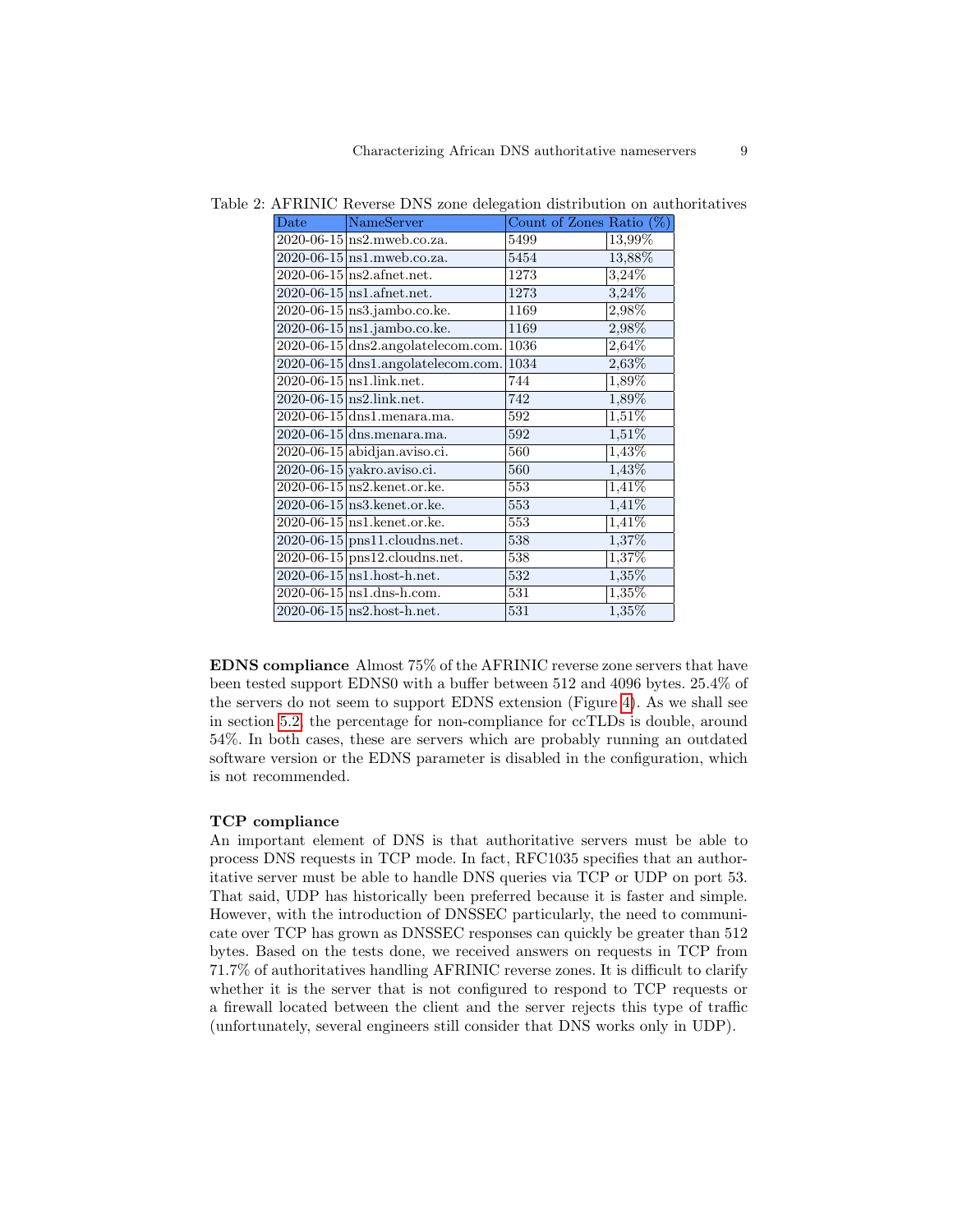

Fig. 4: EDNS Buffer size (Byte) on AFRINIC reverse zone

#### 5.2 African ccTLDs authoritative nameservers

A/AAAA distribution As of June 15, 2020, 57 ccTLDs were served by 225 NS have been identified on the African continent. One of the NS from .cm ccTLD (benoue.camnet.cm.) appears to have neither an A or AAAA record in DNS. Figure [5](#page-9-1) shows the IP addressing distribution of those servers: 36% of them are IPv4 only while 63,6% are dual stack. This seems to be a good trend, however efforts must be maintained such that all NS servers are dual-stacked in the near future. None of the servers have been identified to be IPv6-only.

<span id="page-9-1"></span>

Fig. 5: Africa ccTLD IP addressing.

Number of NS per zone As for the number of NS per ccTLD, we found that none is running with only one authoritative server (Figure [6\)](#page-10-1). Actually, 40.0%

<span id="page-9-0"></span>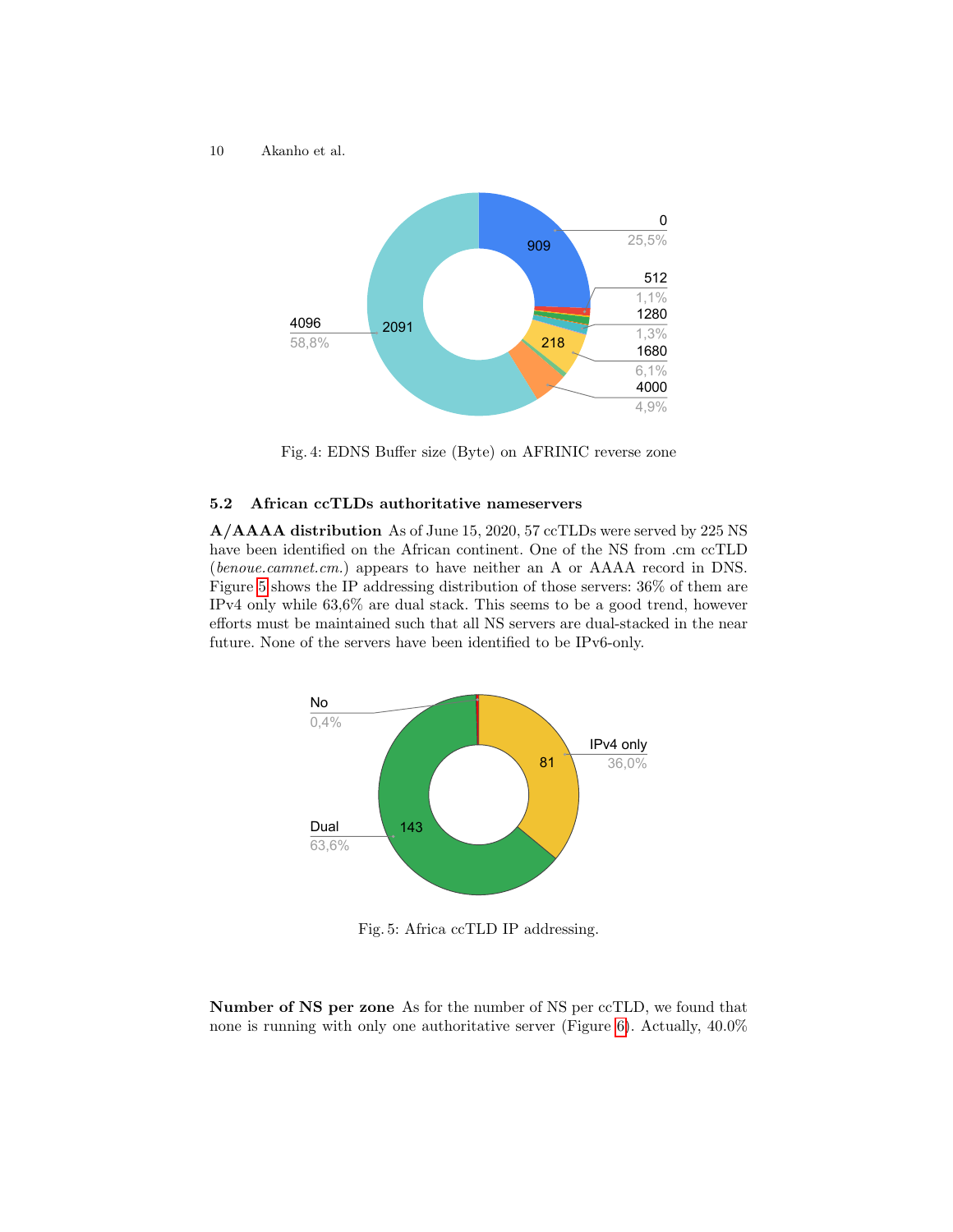of ccTLDs have more than four NS, 26.5% have four, 28.5% have three, and 5.0% have 3 NS configured. The number shows a rather commendable level of redundancy for ccTLDs in Africa.

<span id="page-10-1"></span>

Fig. 6: Africa ccTLD Name servers redundancy.

Geographic distribution of ccTLD authoritative servers While trying to identify where (countries) the authoritative servers of Africa ccTLDs are hosted using RIPEStat[\[11\]](#page-15-3), we notice that many of them are located outside Africa (see Table [3\)](#page-11-0). USA is on top with 68 nodes which is worth approximately 30% of those servers. France and Sweden host respectively 10 and 4 servers, that is 4,44% and 1,78% of the total. South Africa comes on top of African countries with 54 nodes which represents 24% of the list. See Table [3](#page-11-0) for the full list. Note that many ccTLDs used DNS Anycast service such as from PCH and AFRINIC. PCH uses AS42 which is geolocated in the US. As earlier mentioned, DNS anycast can skew the geolocation even if the server are located in Africa.

Africa ccTLD distribution on authoritatives The study reveals that several ccTLDs share the same node as an authoritative server. In fact, there are 12 servers which manage at least 2 ccTLDs and "rip.psg.com" is on top with .eg (Egypt); .gn (Guinea); .lr (Liberia); .mw (Malawi), .sz (Eswatini), .tn (Tunisia) and .tz (Tanzania). See Table [4](#page-12-0) for more details.

<span id="page-10-0"></span>EDNS compliance As explained above, while RFC 6891 defined a maximum size of 4096 bytes for the EDNS buffer, there is no fixed value specified. However, a value between 1220 and 1432 bytes is commonly recommended in the industry to avoid DNS answer fragmentation due to Ethernet MTU size [\[15\]](#page-15-7).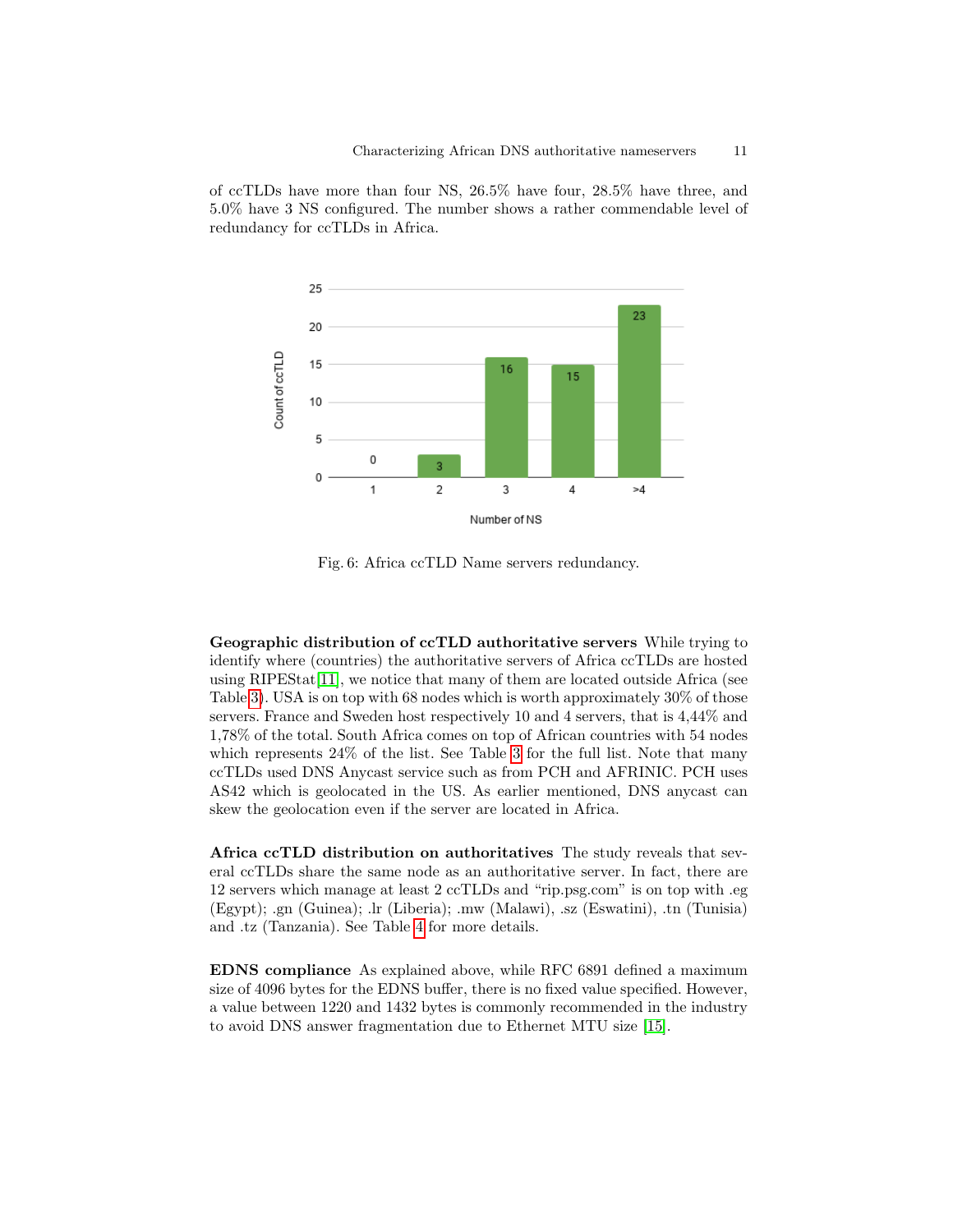| Hosting Country Number of NS Ratio $(\%)$ |                |          |
|-------------------------------------------|----------------|----------|
| USA                                       | 68             | 30,22%   |
| South Africa                              | 54             | 24,00%   |
| $\#N/A$                                   | 53             | 23,56%   |
| France                                    | 10             | 4,44%    |
| Cameroon                                  | 5              | 2,22%    |
| Morocco                                   | 5              | 2,22%    |
| Sweden                                    | 4              | 1,78%    |
| Australia                                 | $\overline{2}$ | 0,89%    |
| Burundi                                   | $\overline{2}$ | 0,89%    |
| Egypt                                     | $\overline{2}$ | 0,89%    |
| Japan                                     | $\overline{2}$ | $0,89\%$ |
| Kenya                                     | $\overline{2}$ | 0,89%    |
| Libya                                     | $\overline{2}$ | $0,89\%$ |
| Togo                                      | $\overline{2}$ | 0,89%    |

<span id="page-11-0"></span>Table 3: Geographic distribution of ccTLD authoritative servers

With regard to the overall EDNS compliance of the authoritative nameservers of Africa ccTLDs, 1.4% are fully compliant, i.e. all tests returned exactly the expected responses and the size of the EDNS cache is between 512 and 1232 bytes; while 7,5% of them have EDNS size within the recommended range. See Figure [7](#page-13-0) below.

An alarming number of servers (53.8%) do not have EDNS active, those systems are probably running an outdated software version or the EDNS parameter is disabled in the configuration. There is therefore important work to be done with African Registries for the application of good practices related to the EDNS extension.

#### TCP compliance

It is quite difficult to accurately evaluate the real number of authoritative nameservers of Africa ccTLDs that can respond to DNS requests using TCP. This is mainly because firewalls sitting somewhere on the path to that servers can filter DNS requests/response in TCP port 53. Unfortunately, this is still an existing practice in networks because several engineers still consider that DNS works only in UDP. However, we were able to receive answers from 43.55% of those servers using TCP.

#### 6 Discussion

EDNS Compliance Impact : DNS has historically relied on UDP. The maximum size of a normal DNS message over UDP is 512 bytes. However, as stated in the RFC 6891 "Many of DNS's protocol limits, such as the maximum message size over UDP, are too small to efficiently support the additional information that can be conveyed in the DNS (e.g., several IPv6 addresses or DNS Security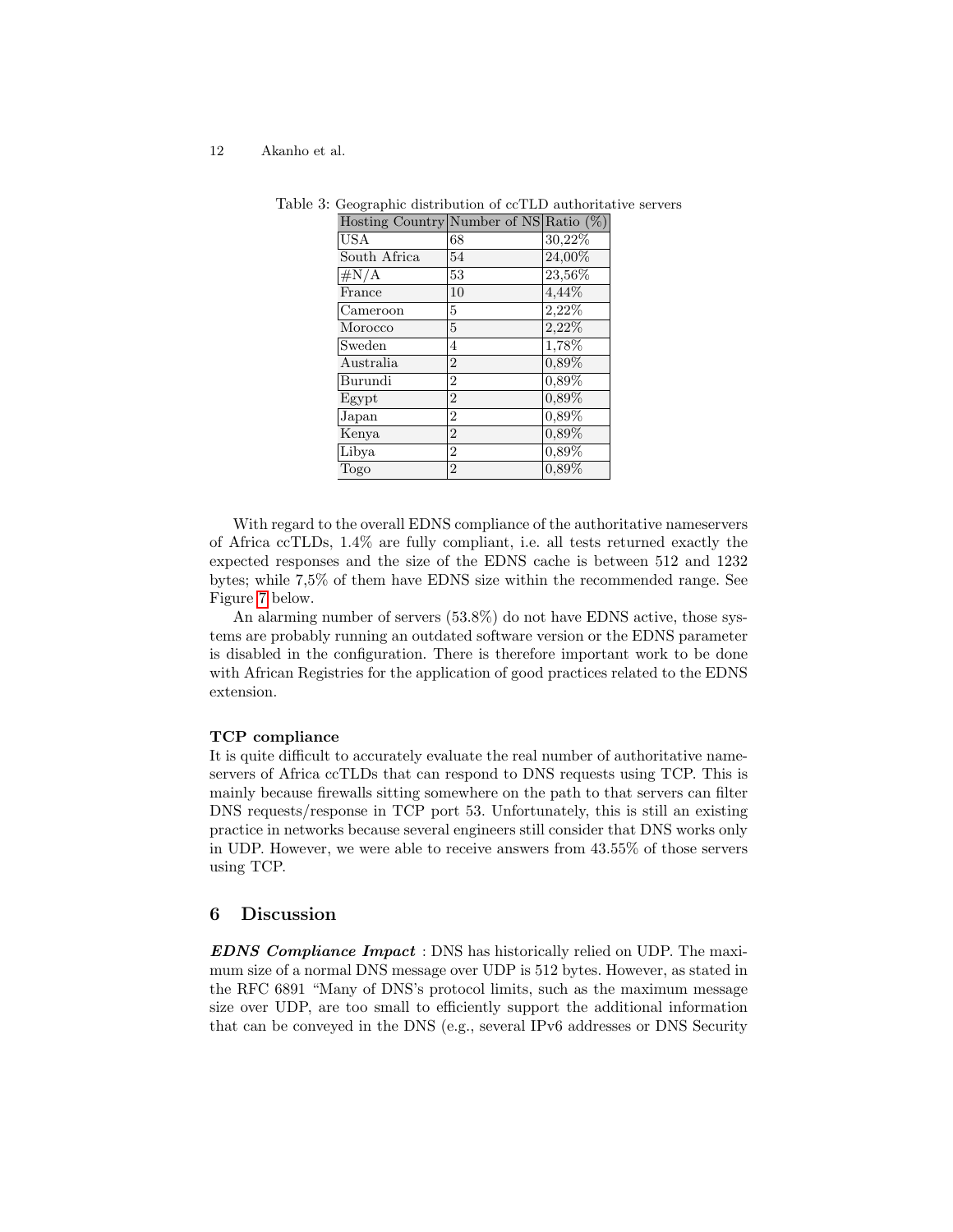| Authoritatives          | Number of ccTLD |
|-------------------------|-----------------|
| rip.psg.com.            |                 |
| fork.sth.dnsnode.net. 5 |                 |
| censyrns0001.ird.fr.    | 5               |
| phloem.uoregon.edu.     | 4               |
| ns.cocca.fr.            | $\overline{2}$  |
| e.ext.nic.fr.           | $\overline{2}$  |
| f.ext.nic.fr.           | $\overline{2}$  |
| h.dns.pt.               | $\mathfrak{D}$  |
| d.nic.fr.               | $\overline{2}$  |
| g.ext.nic.fr.           | 2               |
| sns-pb.isc.org.         | 2               |
| auth02.ns.uu.net.       | 2               |

<span id="page-12-0"></span>Table 4: Same authoritative nameservers

(DNSSEC) signatures)". DNS implementation and specification document (RFC 1035) does not specify any way to advertise capabilities between the actors that interact in the system. RFC 2671 added extension mechanisms to DNS and a number of new DNS uses and protocol extensions depend on the presence of these extensions. Moreover, IP fragmentation is unreliable on the Internet today, and can cause transmission failures when large DNS messages are sent via UDP. Even when fragmentation does work, it may be insecure; it is theoretically possible to spoof part of a fragmented DNS message, without easy detection at the receiving end [\[14\]](#page-15-6), [\[16\]](#page-15-8), [\[17\]](#page-15-9) and [\[18\]](#page-15-10). A recent technical report by Koolhaas et al. has also shown that the safe EDNS buffer size is 1232 bytes for IPv4 DNS servers [\[19\]](#page-15-11). An EDNS buffer size of 1232 bytes will avoid fragmentation on nearly all current networks. All DNS authoritative servers that do not comply with this recommendation (have EDNS configured and buffer size not exceeding 1232 bytes) will not work optimally because they will cause fragmentation which may lead to transmission failures as mentioned above.

TCP Compliance Impact : The DNS assumes that messages will be transmitted as datagrams (UDP) or in a byte stream (TCP) carried by a virtual circuit. While TCP can be used for any DNS activity, UDP is preferred for queries due to their lower overhead and better performance [\[2\]](#page-14-1). when a DNS response is too big to fit in the EDNS limited buffer size, it is important to allow the communication between DNS server and client to switch to TCP mode. Failing to do that can cause some clients not being able to receive answers from DNS servers. Such a scenario could cause an Internet user not being able to browse some web sites and more generally access some Internet services because the resolver they are using is not able to get answers from DNS authoritative servers. In simple words, blocking TCP or failure to support TCP may result in resolution failure and application-level timeouts. On the other hand, TCP normally implements Path MTU Discovery and can avoid IP fragmentation of TCP segments.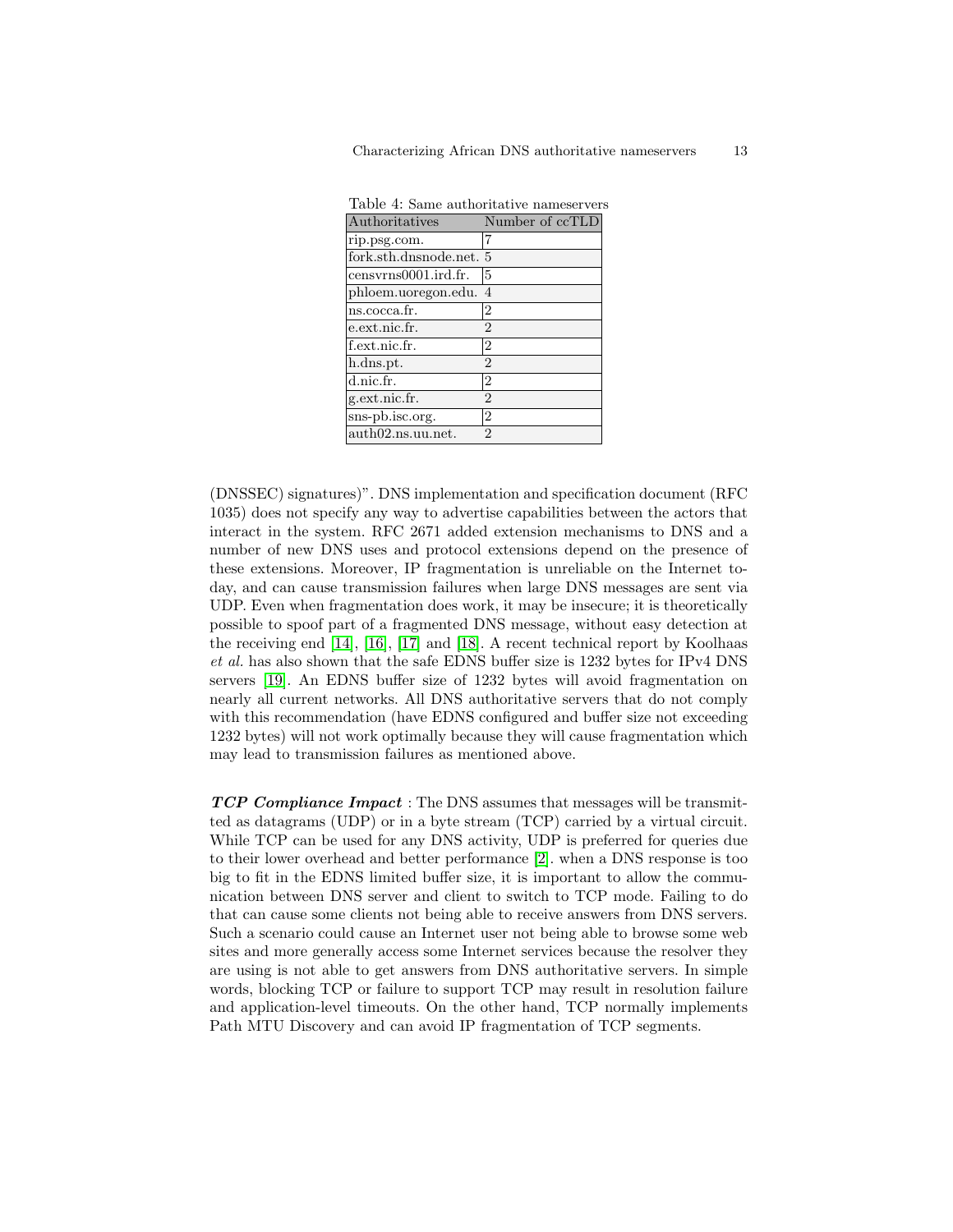<span id="page-13-0"></span>

Fig. 7: EDNS Buffer size (Byte) on ccTLD Name Servers.

Geographic distribution Impact : More than 35% of authoritative NS of AFRINIC reverse zones are located outside of the African region. The value is almost the same while talking about Africa ccTLDs authoritative NS with USA on top of the list in both cases (30%). Internet is composed of a large set of distributed services. However, their geographic distribution can have a variable impact on the RTT (Round Trip Time) and can therefore affect their performance. As revealed by several previous studies on network performance [\[20,](#page-15-12)?,?,?], having servers located offshore (usually several hundreds ms away) is inefficient as it impacts the DNS resolution time and ultimately the page load time.

## 7 Conclusion and future work

The DNS is one of the key elements of Internet and the DNS protocol has evolved over the years to meet Internet development. This study has explored several important aspects of authoritative servers on the reverse zones of AFRINIC allocated address space and authoritative servers of African ccTLDs. Some metrics observed clearly show that several DNS standards and good practices are implemented. This is for example the case of dual-stack implementation and redundancy of NS servers in African ccTLDs. However, several indicators are alarming and call for a wide awareness sessions on the one hand and corrective actions from ccTLD managers and ISPs on the other hand in order to contribute to global efforts to make the Internet more secure and resilient. In fact, 54% of the NS of African ccTLDs do not have EDNS activated and more than 35% of the NS of AFRINIC allocated address space reverse zones are hosted outside the continent. In addition, more than 1000 reverse zones have been identified at risk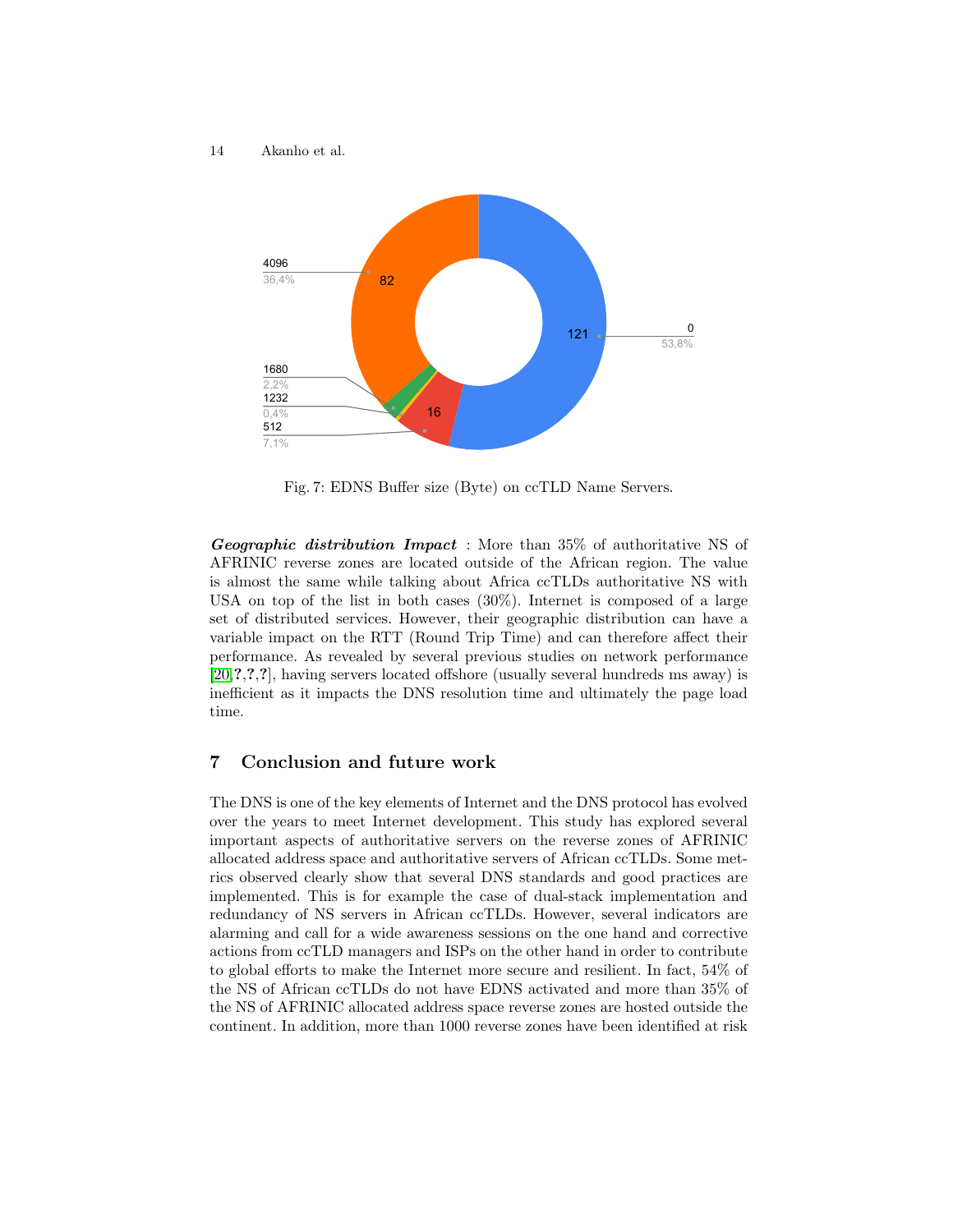because they are defined on a single NS and only 30% of the NS of AFRINIC allocated address space reverse zones support both IPv4 and IPv6. Additionally, we found that that approximately 10% of the servers declared to AFRINIC by its members do not have any A or AAAA record in DNS, which could affect resolution for the zones they manage.

All those findings can potentially have a negative impact on the end user's experience. In worst cases, the user may never be able to access a resource on Internet (while others are able to) because DNS fails to resolve the name or DNS resolution takes longer than expected because server does not support EDNS or communication between client and server cannot switch to TCP for large packet size.

In terms of future work, we intend to run active measurements in a longitudinal manner to see the trends in terms of EDNS compliance of both ccTLDs and rDNS nameservers in the African region. Additionally, we would like to understand the impact of using DNS anycast service and quantify the impact on DNS resolution time and accurately locate the placement of nameservers.

Finally, based on our current findings, we recommend AFRINIC to develop a periodic reporting process that can provide an overview of the NS of the reverse zones provided by their members for the resources they have been allocated.

#### 8 Acknowledgments

We would like to thank AFRINIC for giving us this opportunity to conduct this study as part of the AFRINIC Research Collaboration (ARC) programme 2019. Many thanks go to the reviewers and to our shepherd for their important reviews and suggestions.

#### References

- <span id="page-14-0"></span>1. Paul V Mockapetris. Domain names-concepts and facilities. Internet Engineering Task Force, RFC1034, 1987. Available at [http://www.ietf.org/rfc/rfc1034.txt.](http://www.ietf.org/rfc/rfc1034.txt)
- <span id="page-14-1"></span>2. Paul V Mockapetris. Domain names-implementation and specification. Internet Engineering Task Force, RFC1035, 1987. Available at [http://www.ietf.org/rfc/](http://www.ietf.org/rfc/rfc1035.txt) [rfc1035.txt.](http://www.ietf.org/rfc/rfc1035.txt)
- <span id="page-14-2"></span>3. Robert Elz, Randy Bush, Scott Bradner, and Michael Patton. Selection and operation of secondary DNS servers. Internet Engineering Task Force, RFC2182, 1997. Available at [http://www.ietf.org/rfc/rfc2182.txt.](http://www.ietf.org/rfc/rfc2182.txt)
- <span id="page-14-3"></span>4. Rich Rosenbaum. Rfc 1464–using the domain name system to store arbitrary string attributes, 1987. Available at [http://www.ietf.org/rfc/rfc1464.txt.](http://www.ietf.org/rfc/rfc1464.txt)
- <span id="page-14-4"></span>5. Roy Arends, Rob Austein, Matt Larson, Dan Massey, and Scott Rose. Rfc 4033: Dns security introduction and requirements, 2005. Available at [http://www.ietf.](http://www.ietf.org/rfc/rfc4033.txt) [org/rfc/rfc4033.txt.](http://www.ietf.org/rfc/rfc4033.txt)
- <span id="page-14-5"></span>6. P Vixie. Extension mechanisms for DNS (EDNS0). Internet Engineering Task Force, RFC2671, 1999. Available at [http://www.ietf.org/rfc/rfc2671.txt.](http://www.ietf.org/rfc/rfc2671.txt)
- <span id="page-14-6"></span>7. Joao Damas, Michael Graff, and Paul Vixie. Extension mechanisms for DNS (EDNS0). Internet Engineering Task Force, RFC6891, 2013. Available at [http:](http://www.ietf.org/rfc/rfc6891.txt) [//www.ietf.org/rfc/rfc6891.txt.](http://www.ietf.org/rfc/rfc6891.txt)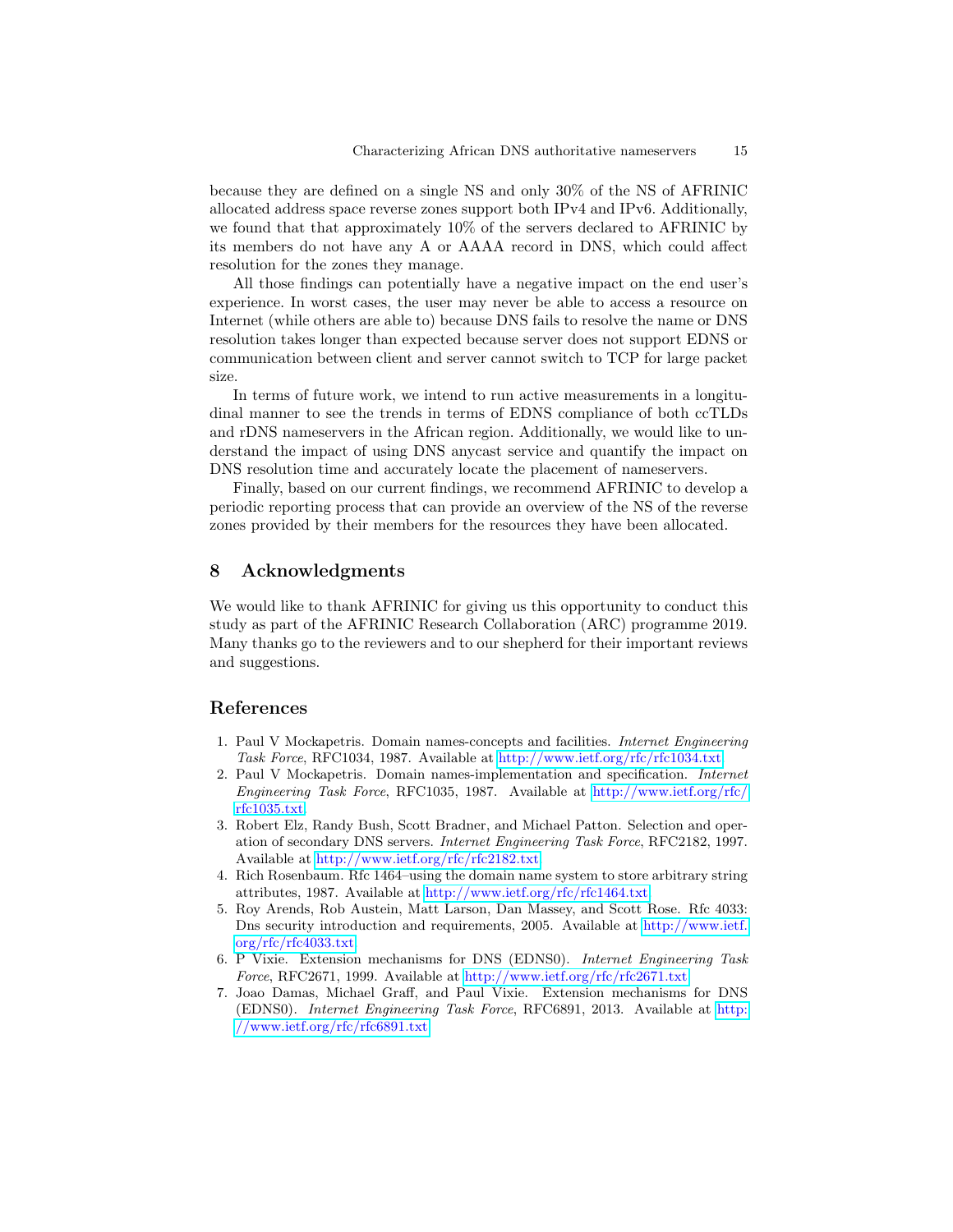- 16 Akanho et al.
- <span id="page-15-13"></span><span id="page-15-0"></span>8. Ivica Stipovic. Analysis of an extension dynamic name service–a discussion on dns compliance with rfc 6891. arXiv preprint arXiv:2003.13319, 2020.
- <span id="page-15-1"></span>9. Kenya Ota and Tsunehiko Suzuki. A survey on the status of measures against ip fragmentation attacks on dns. 2019.
- <span id="page-15-2"></span>10. Amreesh Phokeer, Alain Aina, and David Johnson. DNS lame delegations: A case-study of public reverse DNS records in the african region. In International Conference on e-Infrastructure and e-Services for Developing Countries, pages 232– 242. Springer, 2016.
- <span id="page-15-3"></span>11. NCC RIPE. Ripestat: Bgp looking glass. Available at [https://stat.ripe.net.](https://stat.ripe.net)
- <span id="page-15-4"></span>12. DNS violations. Dns flag day 2020. Available at [https://dnsflagday.net/2020/](https://dnsflagday.net/2020/#how-to-test) [#how-to-test.](https://dnsflagday.net/2020/#how-to-test)
- <span id="page-15-5"></span>13. ISC. Itesting edns compatibility with dig. Available at [https://kb.isc.org/docs/](https://kb.isc.org/docs/edns-compatibility-dig-queries) [edns-compatibility-dig-queries.](https://kb.isc.org/docs/edns-compatibility-dig-queries)
- <span id="page-15-6"></span>14. Ron Bonica, Fred Baker, Geoff Huston, Bob Hinden, Ole Troan, and Fernando Gont. Ip fragmentation considered fragile. Technical report, IETF Internet-Draft (draft-ietf-intarea-frag-fragile), work in progress . . . , 2018.
- <span id="page-15-7"></span>15. R Arends, R Austein, M Larson, Daniel Massey, and Scott W Rose. Protocol modifications for the dns security extensions rfc 4035. Technical report, 2005.
- <span id="page-15-8"></span>16. Huston G. IPv6, large udp packets and the dns, August 2017.
- <span id="page-15-9"></span>17. Fujiwara K. Measures against cache poisoning attacks using ip fragmentation in dns, May 2019.
- <span id="page-15-10"></span>18. Fujiwara K. Avoid ip fragmentation in dns, September 2019.
- <span id="page-15-11"></span>19. A Koolhaas and T Slokkker. Defragmenting dns - determining the optimal maximum udp response size for dns. Technical report, July 2020. Available at https://rp.delaat.net/2019-2020/p78/report.pdf, last accessed 25.10.2020.
- <span id="page-15-12"></span>20. Agustin Formoso, Josiah Chavula, Amreesh Phokeer, Arjuna Sathiaseelan, and Gareth Tyson. Deep diving into africa's inter-country latencies. In IEEE IN-FOCOM 2018-IEEE Conference on Computer Communications, pages 2231–2239. IEEE, 2018.
- 21. ISC. Isc edns compliance and tester. Available at [https://ednscomp.isc.org/.](https://ednscomp.isc.org/)